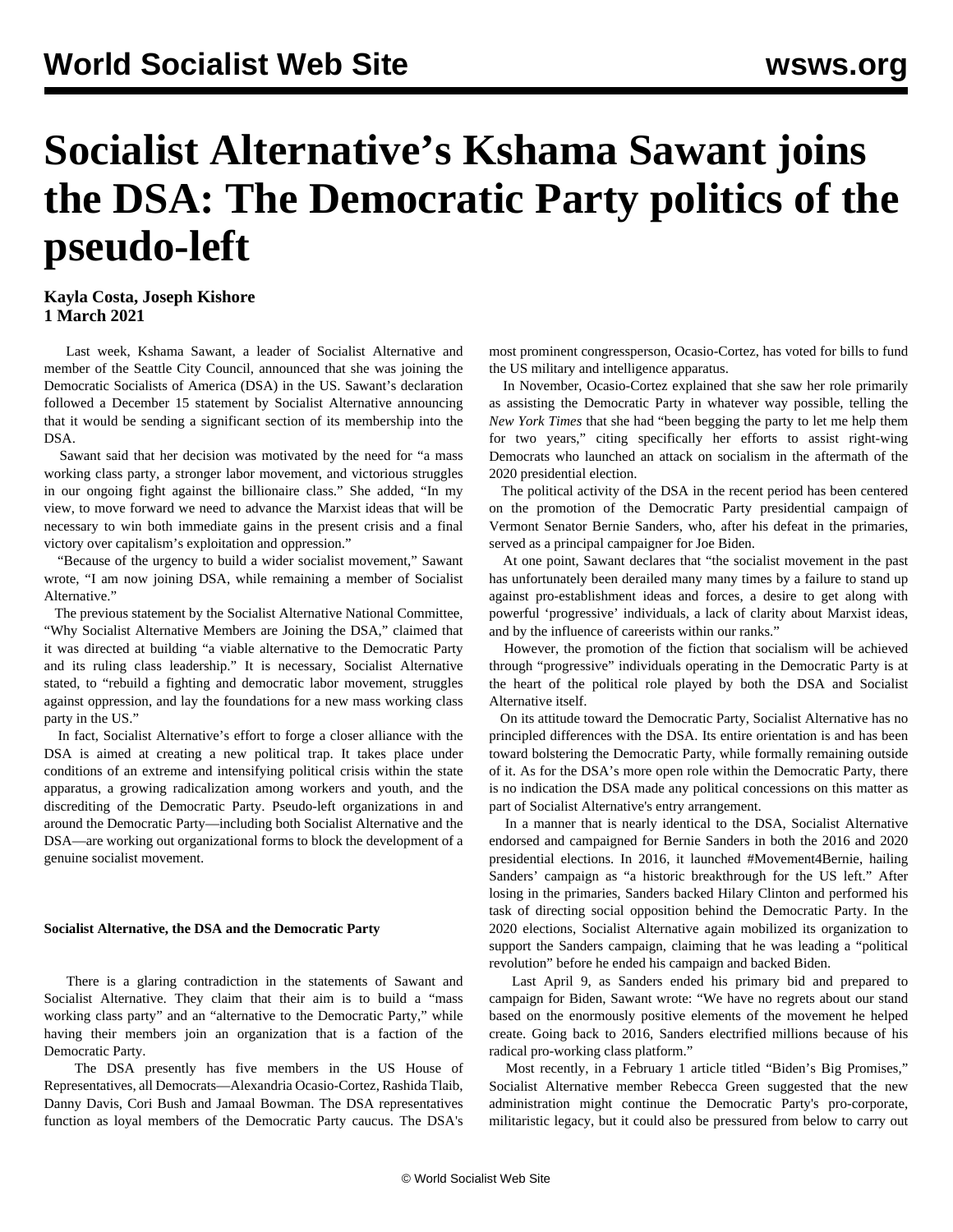serious reforms relating to unemployment, "Medicare for All," a "Green New Deal" and other DSA-backed initiatives.

 "We need real leadership," Green wrote, "and figures like Bernie Sanders, Alexandria Ocasio-Cortez, Cori Bush, Jamaal Bowman, and all the other members of the Squad will need to be unwavering in their commitment to fight for what is needed, refusing to settle for what Biden and the Democratic establishment say is acceptable, and refusing to let them whittle away their promises in the name of bipartisanship."

 Both Sawant's recent statement and the previous statement by the Socialist Alternative National Committee place central emphasis on the organization's record in Seattle as an example of, as Sawant writes, using "our elected office as a lever for the working class and marginalized communities to build movements to win historic victories."

 In fact, Sawant has worked closely with the Democratic Party in Seattle throughout her tenure on the Seattle City Council and welcomed the endorsement of local Democrats in 2019. Even though her mild reformist proposals have prompted harsh attacks and an active recall campaign by Democratic Party politicians, Socialist Alternative continuously orients itself towards the "left wing" of the Democrats.

#### **Socialist Alternative and the call for a "new" working class party**

 In its maneuver to establish closer relations with the DSA, Socialist Alternative is arguing that it can provide assistance in maintaining the political domination of the Democratic Party, whether this is done formally within the Democratic Party or outside of it.

 Sawant indicates the real concern of Socialist Alternative—and of the Democratic Party—when she writes: "If socialists don't put forward clear strategies and tactics, and instead the Squad and other leaders continue to hesitate to go head-to-head with the Democratic Party to avoid a clash, we will lose. If socialists don't build powerful and fearless movements for a federal \$15 minimum wage, Medicare for All, and a Green New Deal, the working class will look elsewhere for leadership."

 That is, if the DSA, Socialist Alternative and other pseudo-left organizations around the Democratic Party do not succeed in creating a political trap, the working class will turn to revolutionary politics, and, in particular, the Socialist Equality Party.

 The "new" organization that Socialist Alternative has in mind is one that is entirely beholden to the Democratic Party and, indeed, initiated by it.

 In June of last year, Socialist Alternative published a statement ("Blazing the Path for a New Left Party," by Bryan Koulouris and Ginger Jetzen) that lays out the character of the organization it is proposing to create in alliance with the DSA.

 The statement calls for an alliance between sections of the AFL-CIO trade union apparatus with various "left" groups, including the DSA and the Movement for a Peoples Party (MPP). "Unlike some small groups [a reference to the Socialist Equality Party], we do not think that the socialist left with less than 100,000 activists in a country of over 330 million people can launch a new mass left party by ourselves," they write. They propose, instead, a coalition with various groups "in pulling together a critical mass, including the labor movement, to support the call for a mass left party." Those involved in this project would include "like-minded activists in the DSA, the Greens, the Vermont Progressive Party, the California Progressive Alliance, and MPP."

 As they envision it, the role of Socialist Alternative would be to function as a left faction within this broader "mass party." They write: "While Socialist Alternative would advocate that a new mass working class party adopt a clearly anti-capitalist and class struggle approach, there would be

contending ideas and strategy in a broad formation. Some would likely advocate a focus just on elections and reforming the system without raising the need for socialism. In order to test out these ideas in a living struggle, a new left party would need democratic structures with the right of all different trends of thought to organize in favor of their ideas."

 The model that Socialist Alternative has in mind is SYRIZA, the "Coalition of the Radical Left," which came to power in Greece in 2015. The article by Koulouris and Jetzen acknowledges the actual outcome of the election of SYRIZA, noting that it "ended up betraying the Greek working class, giving in to the dictates of the big banks, implementing a brutal austerity program."

 At the time of SYRIZA's election, Socialist Alternative's Greek affiliate, Xekinima, promoted the fiction that the coming to power of SYRIZA marked a historical turning point and that the organization [could](https://www.socialistalternative.org/2015/01/09/greece-syriza-government/) [be](https://www.socialistalternative.org/2015/01/09/greece-syriza-government/) "pushed to the left" under the pressure of the mass movement.

 Anticipating the criticism that what Socialist Alternative is proposing will play the same role as SYRIZA, Koulouris and Jetzen write, "In order to avoid the fate of SYRIZA and the defeats and misery its leadership helped inflict on the working class, a new left party would need a clear socialist program and a tested Marxist leadership."

 But Socialist Alternative is proposing nothing of the sort. Indeed, Koulouris and Jetzen previously explained that what they are advocating is not a party with a socialist program and Marxist leadership, but a "broad formation" with various pro-capitalist tendencies, in which they would function as a loyal component. In her own statement, Sawant stresses that what she is proposing is "a much broader organization of the working class beyond the socialist left."

 While proposing the creation of a party outside of the Democratic Party, Socialist Alternative's entire orientation is to forces in the Democratic Party that it hopes will take the initiative in creating this new party.

 "One question that is often asked is where the forces for this new party will come from," Socialist Alternative member Tom Crean [wrote](https://www.socialistalternative.org/2020/11/09/never-another-trump-why-we-need-a-working-class-party/) on November 9. "Our answer is that there is a massive potential pool of support from those who supported Sanders' campaigns, progressive trade unionists, and young people active in the fight against racism, sexism and climate catastrophes."

 Crean stresses that for such a party to come into being, however, "it will require significant figures and organizations to launch it." That is, it will be launched by the Democratic Party itself, along with a faction of the trade union apparatus.

 The left in the US has prominent figures like Sanders, AOC and the newly-elected Cori Bush, Congressperson from Missouri. We need them to hear from their supporters who have drawn the conclusion that the Democratic Party can't be reformed. We applaud figures like Cornel West, Nina Turner—president of Our Revolution--and RoseAnn DeMoro—former president of National Nurses United--who are already moving in this direction. We need the Democratic Socialists of America, which has grown to 70,000 members in recent years and has formally committed itself to supporting the formation of a workers party, to actually make this effort a priority.

 In other words, Socialist Alternative is calling on Democratic Party politicians to build a party that is ostensibly opposed to the Democratic Party. All the figures cited by Socialist Alternative—Sanders, Ocasio-Cortez, Bush, West, Turner and DeMoro—are longtime operatives within the Democratic Party, and all called for a vote for Biden in the 2020 election.

Turner, a member of the Democratic Party National Convention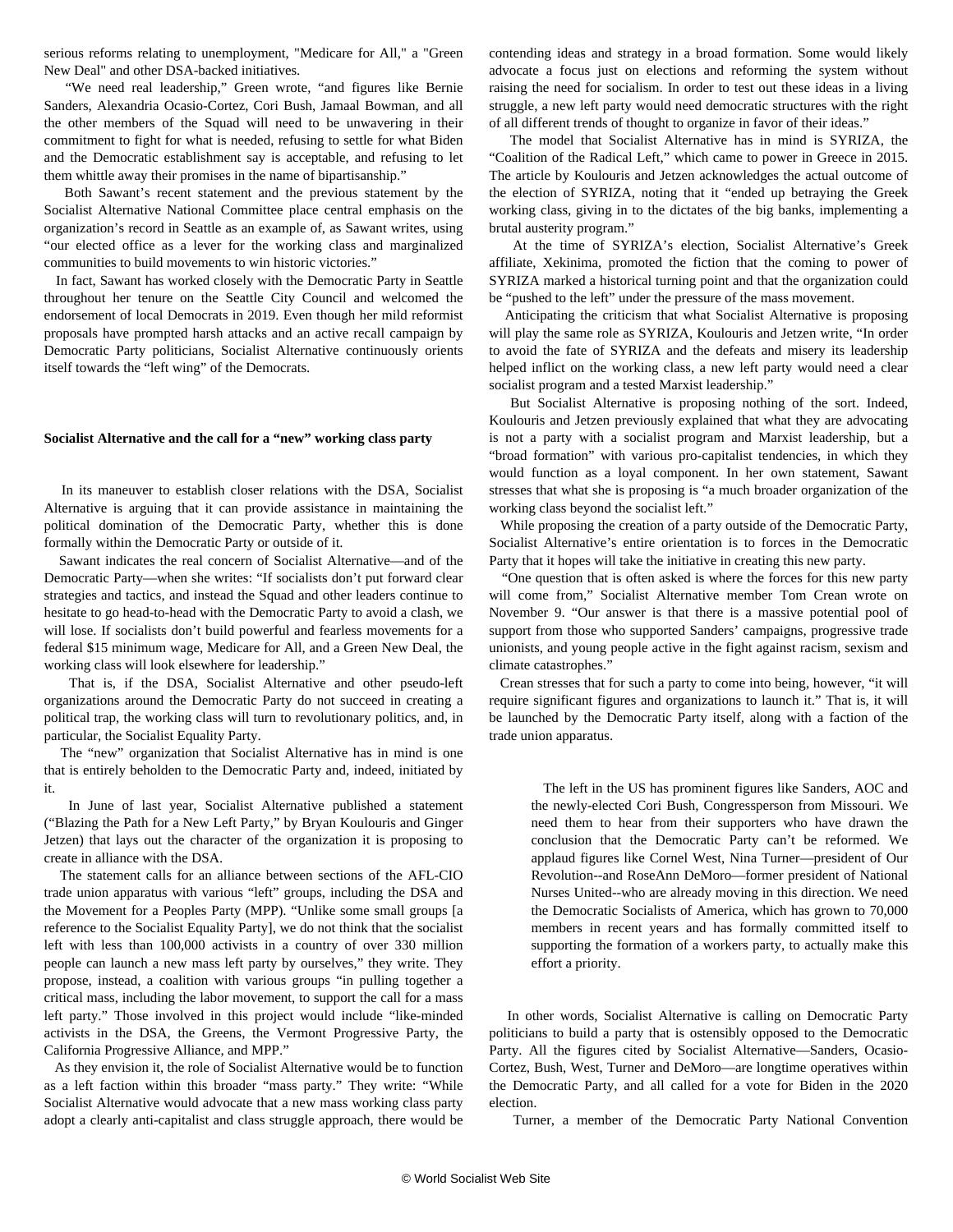Committee in 2020, and West are among those who have pushed the call for a "[Movement for a People's Party](/en/articles/2020/09/07/pepa-s07.html)," spearheaded by Nick Brana, a founding member of the Sanders' "Our Revolution" organization.

 At the time of the "People's Convention" to launch the MPP last August, the WSWS noted that Turner "expressed the basic political orientation of the MPP when she said prior to the event that 'there are some progressives who want to '#DemExit' but there are some progressives who believe, 'It's my party, I can cry if I want to and I'm going to stay inside and push.' These two perspectives 'are parallel and the end is the same,' she said. In other words, both those who are participating in the MPP, as well as those who are committed to formally staying in the Democratic Party, share the same strategy and perspective."

 One could say the same about Socialist Alternative's proposal for an alliance with the DSA.

#### **The capitalist politics of the International Socialist Alternative**

 Socialist Alternative's entry into the DSA is part of a broader strategy being pursued by the International Socialist Alternative [ISA, formerly the Committee for a Workers International (CWI)], an "international" that facilitates the collaboration of national organizations with whatever "left" movement exists within their country.

 The December, 2020 Socialist Alternative National Committee statement refers to the maneuvers of ISA's national sections in other countries. "Across the world, we've helped to build wider new left formations while openly and honestly putting forward our own Marxist politics," it states. The examples it cites include the Brazilian Liberdade, Socialismo e Revolução (Freedom, Socialism and Revolution--LSR) and the German Sozialistische Alternative (Socialist Alternative--SAV).

 The predecessors of the LSR helped found the Partido Socialismo e Liberdade (Socialism and Liberty Party--PSOL), a pseudo-left coalition formed after members of the Brazilian Workers Party (PT) were expelled in 2003. The PSOL is a broad organization containing within it many pseudo-left tendencies, including the LSR, Esquerda Marxista -- affiliated with the International Marxist Tendency -- the Morenoite Resistência and at least five other Pabloite and Morenoite factions*.* All of them share the common function of channeling disillusionment with the PT back into the framework of capitalist politics.

 Every one of these tendencies promoted the PT as the voice of the working class prior to the 2002 presidential elections, but the implementation of right-wing austerity policies by Lula Da Silva generated deep hostility in the working class, requiring PSOL and its fellow travelers to create a new organization that would essentially play the role of an external "left wing" of the PT.

 The real character of the PSOL is made clear by its recent election campaign, in which it stood at least 26 military or police candidates in municipal elections nationwide, running on a platform of nationalism, militarism and cooperation with capitalist politicians. Guilherme Boulos, the PSOL mayoral candidate in Sao Paulo, even stated his intention to hire 2,000 more cops at a meeting with the Sao Paulo police union. Despite this platform, the entirety of the pseudo-left praised his campaign, including the LSR and the DSA-affiliated publication *Jacobin*.

 The German SAV has seen its role as aiding the Left Party (Die Linke), which was formed in 2007 through a merger of ex-Stalinists and Social Democrats. In 2010, leading SAV figures [were allowed](/en/articles/2010/11/left-n11.html) into the Left Party as full members, after seeking to join for two years prior. At the time of their entry, members stated, "We entered the party because we are convinced that the Left Party will play an important role in showing a socialist way forward and politically strengthen the resistance to the German government and employers in the course of the deepest capitalist crisis in decades."

 While the SAV argues that it is pushing the Left Party to build a genuine revolutionary party, the Left Party has established itself as trusted defenders of German imperialism and capitalism. It backed the corporate bailouts in both 2008 and 2020, supported the European Union, imposed austerity packages in Berlin where it has held power, and endorsed the Israeli attack on the Gaza Strip. Recently, the Left Party provided its [full](/en/articles/2020/09/14/left-s14.html) [support](/en/articles/2020/09/14/left-s14.html) to NATO and German war plans as part of its preparations for joining a potential federal coalition with the Green Party and the Social Democratic Party (SPD).

 In the midst of the coronavirus pandemic and the deadly response of the European ruling class, the Left Party [backed the return-to-work policies](/en/articles/2020/05/26/link-m26.html) in May, which allowed corporations to herd workers back into unsafe conditions to resume the generation of private profit.

 The perspective of International Socialist Alternative was summed up in the ISA's World Perspectives Document from February 2020, the first published since the split in the Committee for a Workers International in 2019. The international leadership writes: "New left formations and figures will face enormous pressure to bend to the will of the ruling class the closer they get to governmental power. They can also face enormous pressure from below to go further than they intend."

 "It will require a clear revolutionary leadership with authority in the working class to overcome this contradiction," the document continues, referring to themselves. "This clarifies the central task that we have in our epoch: to build our forces. At the same time we take part in rebuilding the workers' movement, the unions, the union left and new Left parties."

 As the role of the ISA groups throughout the world demonstrates, "to overcome this contradiction" means, in fact, to liquidate themselves into whatever bourgeois "left" formation is established to contain popular anger and opposition.

### **Conclusion**

 The reactionary role of the contemporary ISA sections directly flows from its historical origins and development. Ted Grant, who helped found the CWI in 1974, developed his positions in opposition to the fundamental principles of the Fourth International and in alignment with an opportunist tendency known as Pabloism. As the framework of bourgeois politics has shifted ever further to the right, pseudo-left groups like the CWI-Socialist Alternative tendency have shifted with it. They position themselves as a "left" flank of a right-wing political apparatus.

 Now, in its move to forge a closer relationship with the DSA, Socialist Alternative is responding to the unprecedented political crisis in the United States.

 The coronavirus pandemic has comprehensively exposed the reality of capitalism. The response of the ruling class to the pandemic has led to more than 500,000 deaths in the US alone. While the pandemic has been used to orchestrate an unprecedented bailout of the rich, tens of millions of people are unemployed and face poverty, hunger and eviction.

 Already before the pandemic there was a broad-based political radicalization of workers and young people. Polls have consistently shown growing support for socialism and opposition to capitalism and the two capitalist parties.

 The ruling class is responding with a further turn to the right and the preparation of authoritarian forms of rule. Former President Donald Trump incited and led a fascist coup on January 6 in an attempt to overturn the results of the election and effectively establish a presidential dictatorship. While the mob did not succeed this time, it had support from